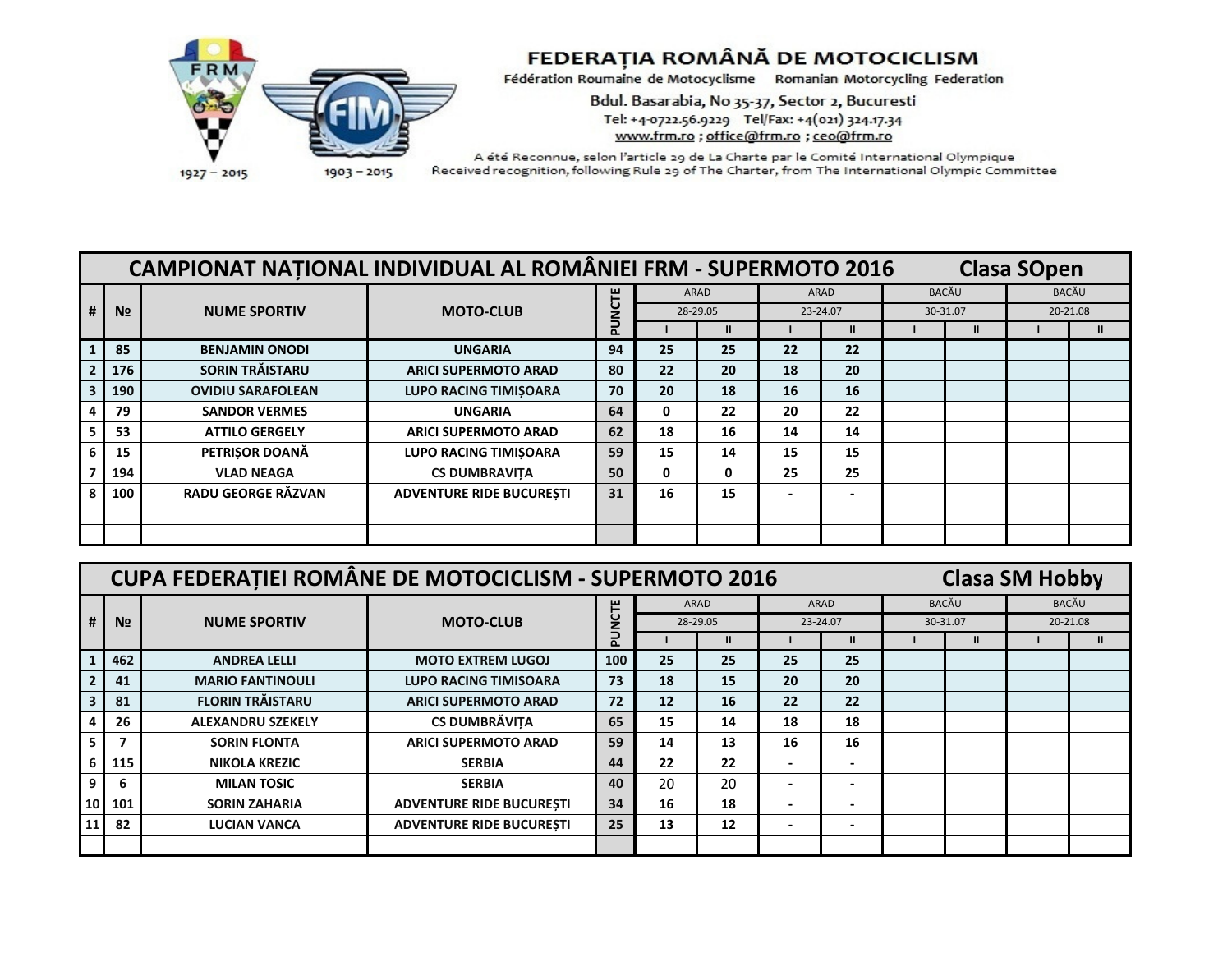

## FEDERAȚIA ROMÂNĂ DE MOTOCICLISM

Fédération Roumaine de Motocyclisme Romanian Motorcycling Federation

Bdul. Basarabia, No 35-37, Sector 2, Bucuresti Tel: +4-0722.56.9229 Tel/Fax: +4(021) 324.17.34 www.frm.ro; office@frm.ro; ceo@frm.ro

A été Reconnue, selon l'article 29 de La Charte par le Comité International Olympique Received recognition, following Rule 29 of The Charter, from The International Olympic Committee

| <b>CAMPIONAT NATIONAL INDIVIDUAL AL ROMÂNIEI FRM - SUPERMOTO 2016</b><br><b>Clasa SM Junior 85</b> |                |                             |                            |               |          |      |          |      |          |       |          |       |
|----------------------------------------------------------------------------------------------------|----------------|-----------------------------|----------------------------|---------------|----------|------|----------|------|----------|-------|----------|-------|
|                                                                                                    | N <sub>2</sub> | <b>NUME SPORTIV</b>         | <b>MOTO-CLUB</b>           | ш             |          | ARAD |          | ARAD |          | BACĂU |          | BACĂU |
|                                                                                                    |                |                             |                            | ں             | 28-29.05 |      | 23-24.07 |      | 30-31.07 |       | 20-21.08 |       |
|                                                                                                    |                |                             |                            | Ξ<br>$\Delta$ |          |      |          |      |          |       |          |       |
|                                                                                                    | 13             | <b>SZASZ OLIVER</b>         | <b>STEAUA GT BUCURESTI</b> | 100           | 25       | 25   | 25       | 25   |          |       |          |       |
|                                                                                                    | 19             | <b>ALEXANDRU SÎNGEORZAN</b> | <b>STEAUA GT BUCURESTI</b> | 84            | 20       | 22   | 20       | 22   |          |       |          |       |
|                                                                                                    | 179            | <b>GĂNESCU DARIA</b>        | TAIFUN RACING GT TIMISOARA | 64            | 22       | 0    | 22       | 20   |          |       |          |       |
|                                                                                                    |                |                             |                            |               |          |      |          |      |          |       |          |       |
|                                                                                                    |                |                             |                            |               |          |      |          |      |          |       |          |       |

| CAMPIONAT NATIONAL INDIVIDUAL AL ROMÂNIEI FRM - SUPERMOTO 2016 Clasa SM Junior 65 |                |                              |                                   |                   |          |      |          |      |          |  |          |  |
|-----------------------------------------------------------------------------------|----------------|------------------------------|-----------------------------------|-------------------|----------|------|----------|------|----------|--|----------|--|
|                                                                                   |                | <b>NUME SPORTIV</b>          | <b>MOTO-CLUB</b>                  | ш                 |          | ARAD |          | ARAD | BACĂU    |  | BACĂU    |  |
| $\vert$ #                                                                         | N <sub>2</sub> |                              |                                   | ں<br>$\mathbf{a}$ | 28-29.05 |      | 23-24.07 |      | 30-31.07 |  | 20-21.08 |  |
|                                                                                   |                |                              |                                   |                   |          |      |          |      |          |  |          |  |
|                                                                                   | 28             | <b>DANIEL BABESCU</b>        | <b>TAIFUN RACING GT TIMISOARA</b> | 100               | 25       | 25   | 25       | 25   |          |  |          |  |
|                                                                                   | 33             | <b>ADRIAN JACOPO HOSCIUC</b> | <b>ITALIA</b>                     | 22                | 22       | 0    |          |      |          |  |          |  |
|                                                                                   |                |                              |                                   |                   |          |      |          |      |          |  |          |  |
|                                                                                   |                |                              |                                   |                   |          |      |          |      |          |  |          |  |